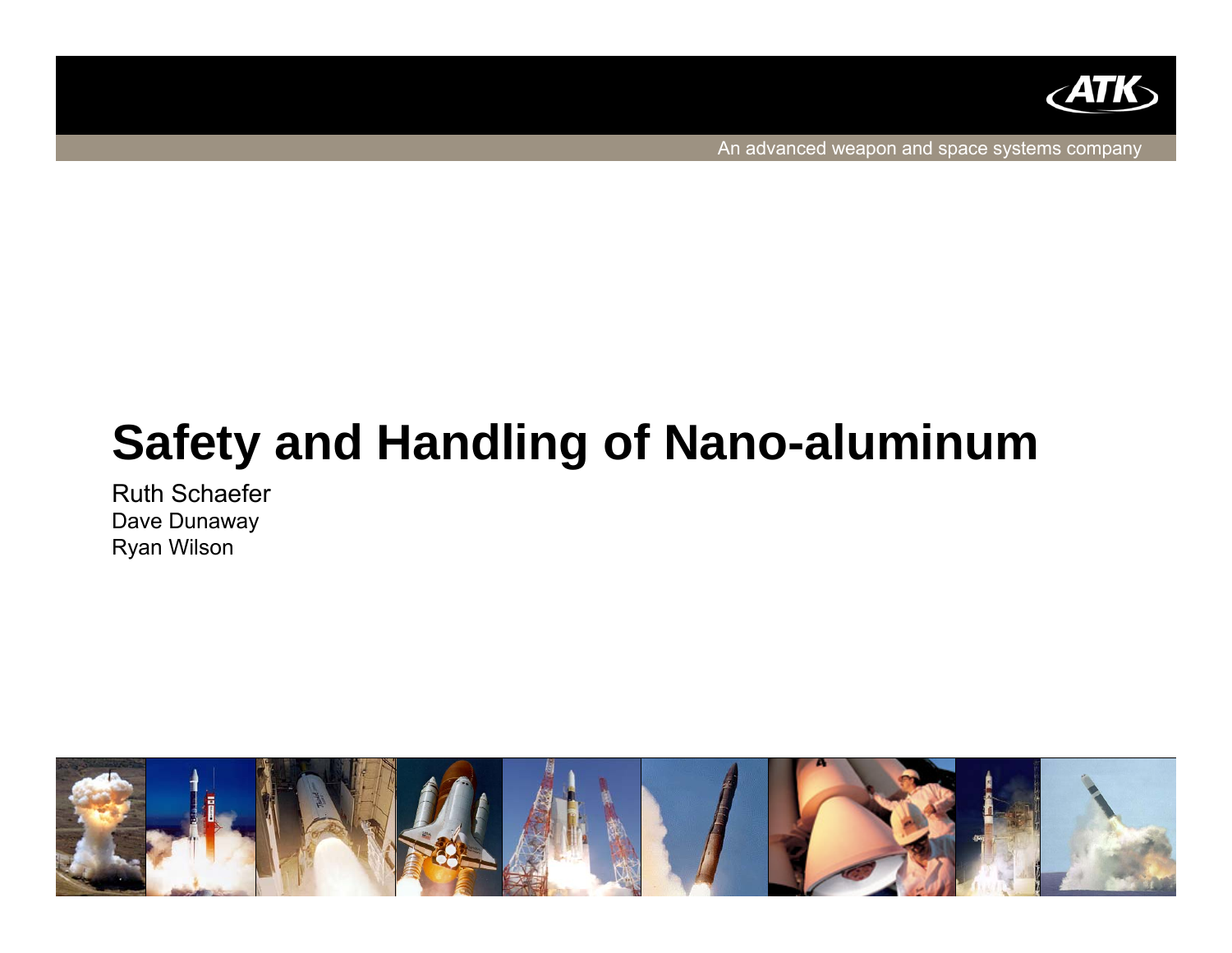### **Characterization of Nano-aluminum**



- SEM pictures show the agglomerates are in the micrometer size range
- Sonication prior to size analysis lowers average particle size (100-200nm)



Particle size analysis of 80nm Al





80nm Aluminum at x250 (above) and x2500 (below)



80nM ALUMINUM POWDER-PASSIVATED 20.0kV x2500 5um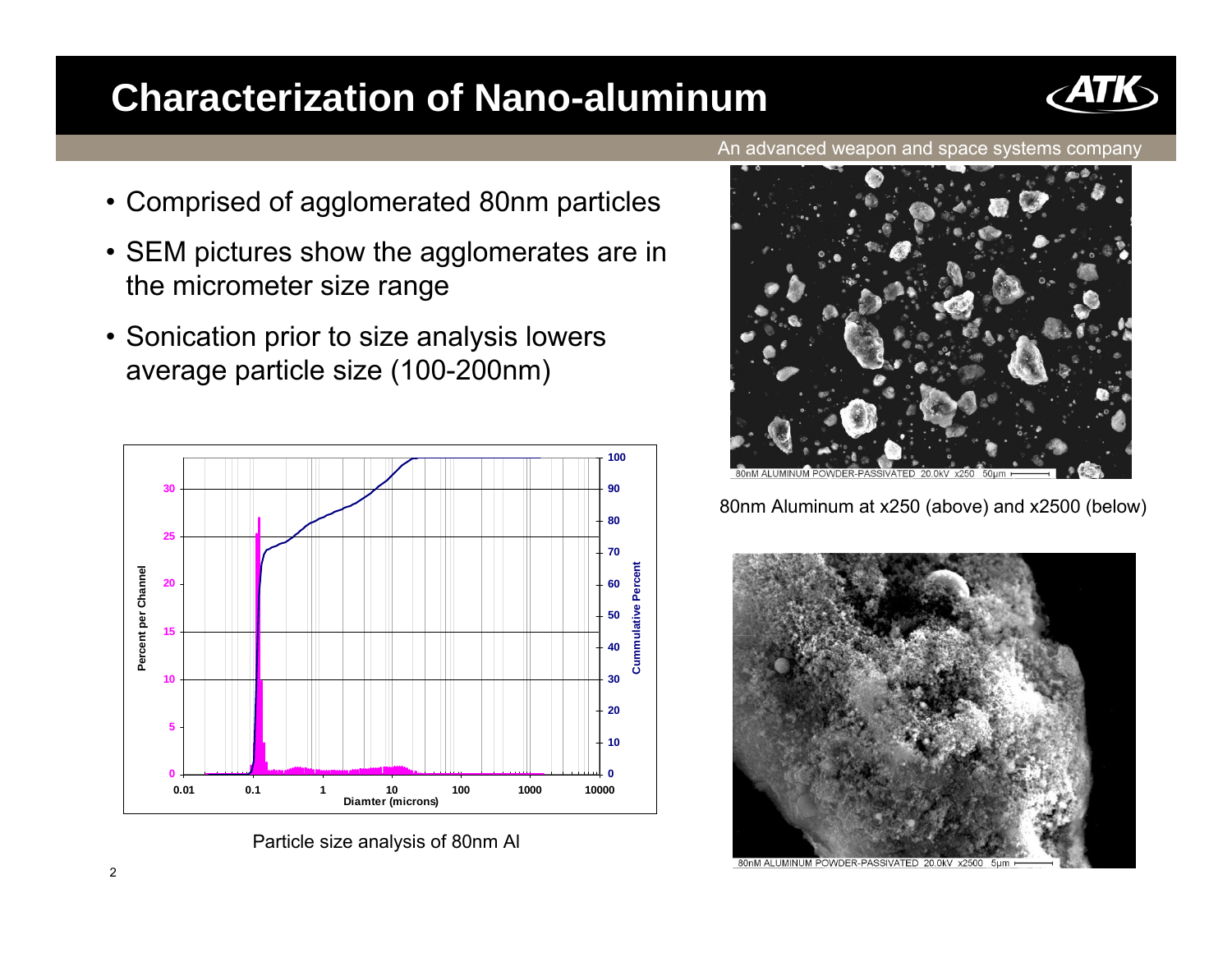### **Safety Testing & Handling of Nano-aluminum**



An advanced weapon and space systems company

- Nano-aluminum is not sensitive to impact, friction or heat
- Nano-aluminum is *very* sensitive to ESD
	- More sensitive than finely ground CL-20
- Material is handled in an argon purged glove-box whenever possible
- All tooling, equipment, and work area is well grounded

|                                                                               | Technanogy |         |         | NovaCentrix Technanogy   NovaCentrix |
|-------------------------------------------------------------------------------|------------|---------|---------|--------------------------------------|
|                                                                               | 80nm Al    | 80nm Al | 45nm Al | 50nm Al                              |
| ABL Impact, cm                                                                | 80         | 80      | 80      | 80                                   |
| ABL Friction, Ibs @ 8ft/s                                                     | 800        | 800     | 800     | 800                                  |
| <b>ABL ESD, J </b>                                                            | < 0.025    | 0.0025  |         |                                      |
| <b>TC ESD, JI</b>                                                             |            |         | 0.05    | 0.05                                 |
| <b>SBAT onset T, F  No Reaction   No Reaction   No Reaction   No Reaction</b> |            |         |         |                                      |

- TC ESD is a Thiokol developed ESD test that typically returned higher values than the more standard ABL ESD test
- SBAT (Simulated Bulk Autoignition Test) is similar to DSC testing, but uses gram quantities and a slower temperature ramp rate
	- We have found it to be a better predictor of bulk behavior than DSC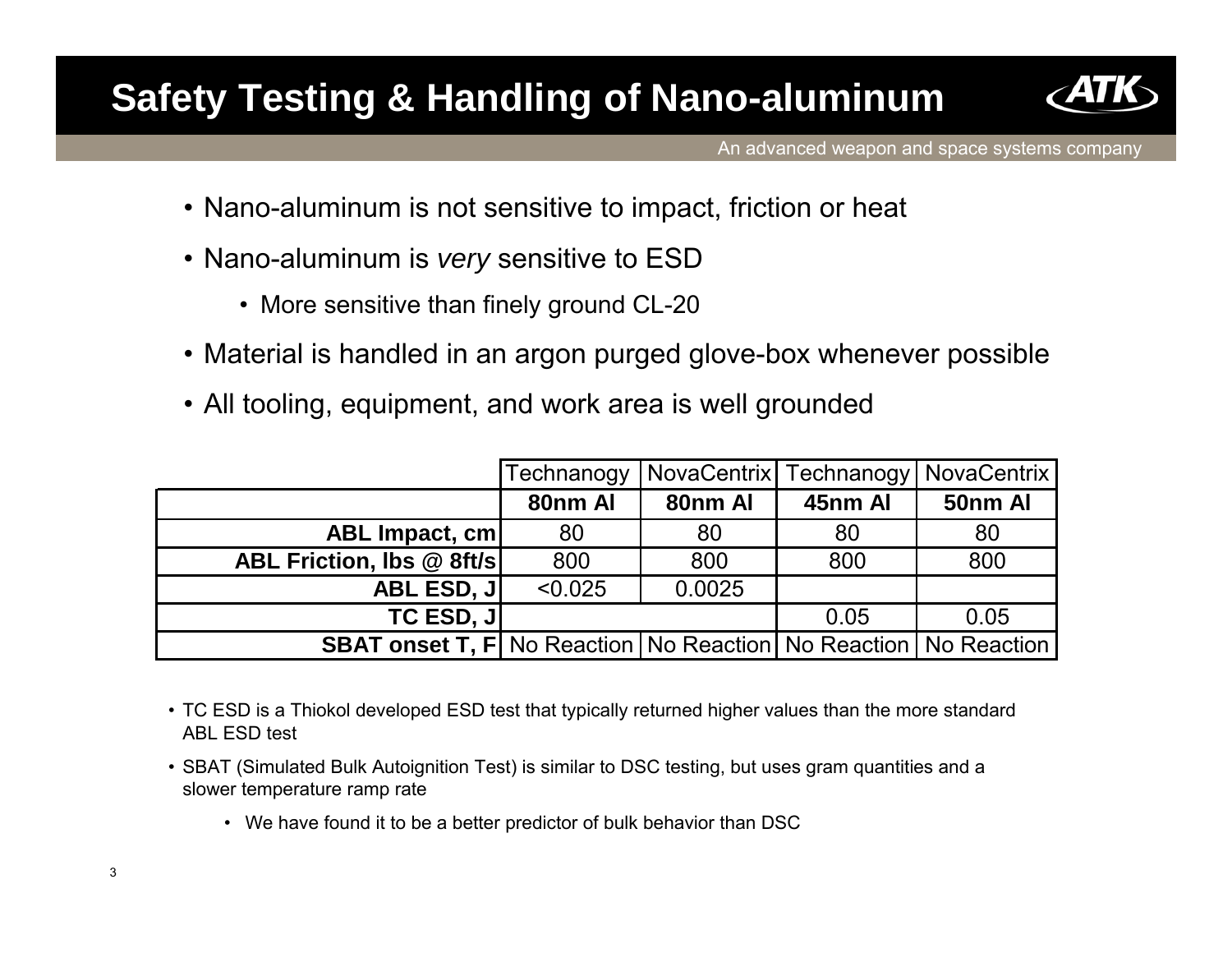### **Burning of Nano-aluminum**



An advanced weapon and space systems company

Burn video of 4µm aluminum:

4micAlmed.mov

Burn video of 80nm *NovaCentrix* Aluminum:

nanoAlmed.mov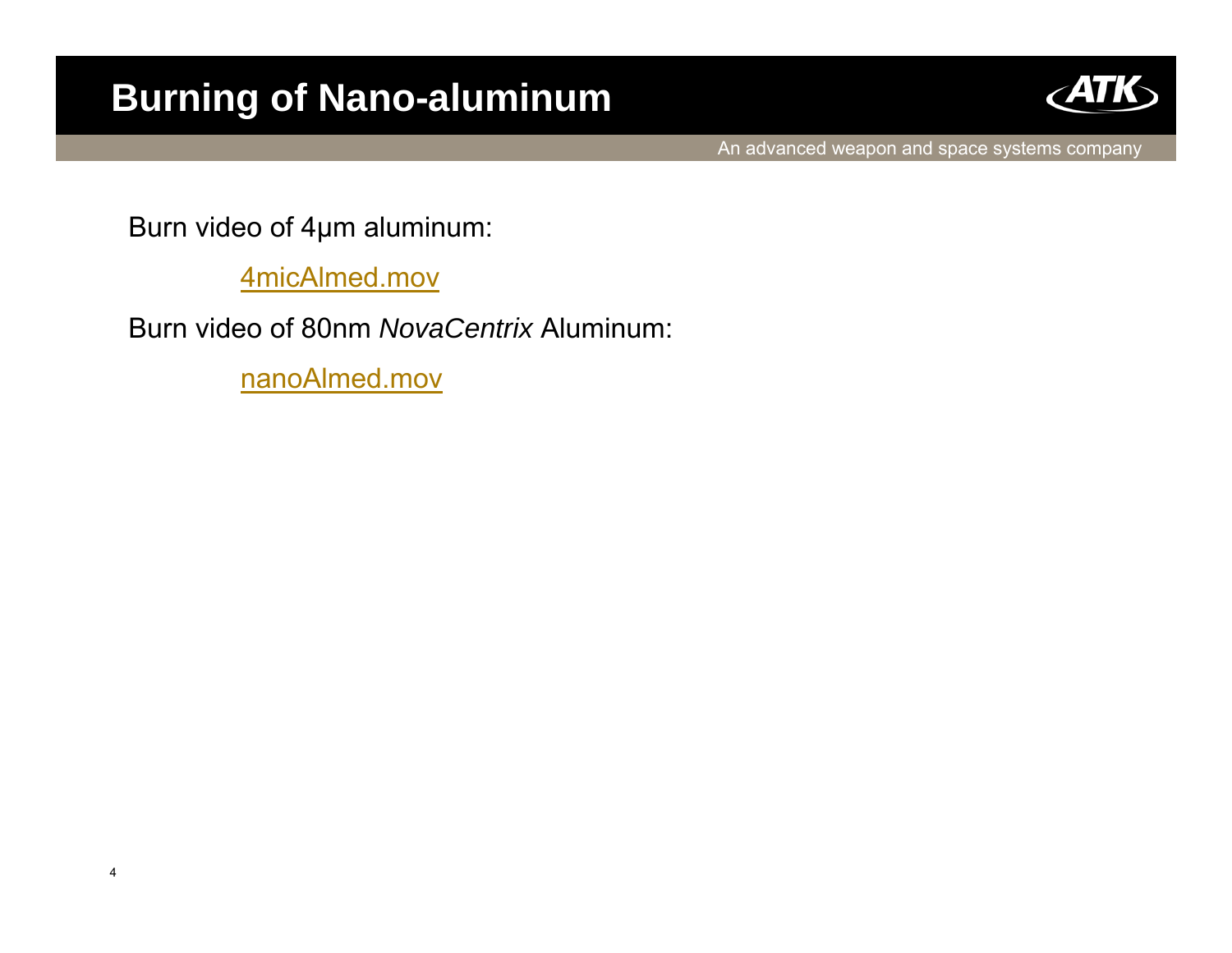### **Dust Explosive Hazard Test**



- The Dust Explosive Hazard Test
	- Minimum concentration of a material required for a dust explosion
	- Minimum energy required for an ignition
- $\bullet$  During a test, the 1.23L chamber is pressurized with gas
- The sample of material is dispersed in the chamber
- Ignition charge is released from a probe 2"- 4" above the base
- $\bullet$  If the diaphragm at the top is broken, the test is deemed a "go" b broken, the contract of Diagram of dust explosibility test.

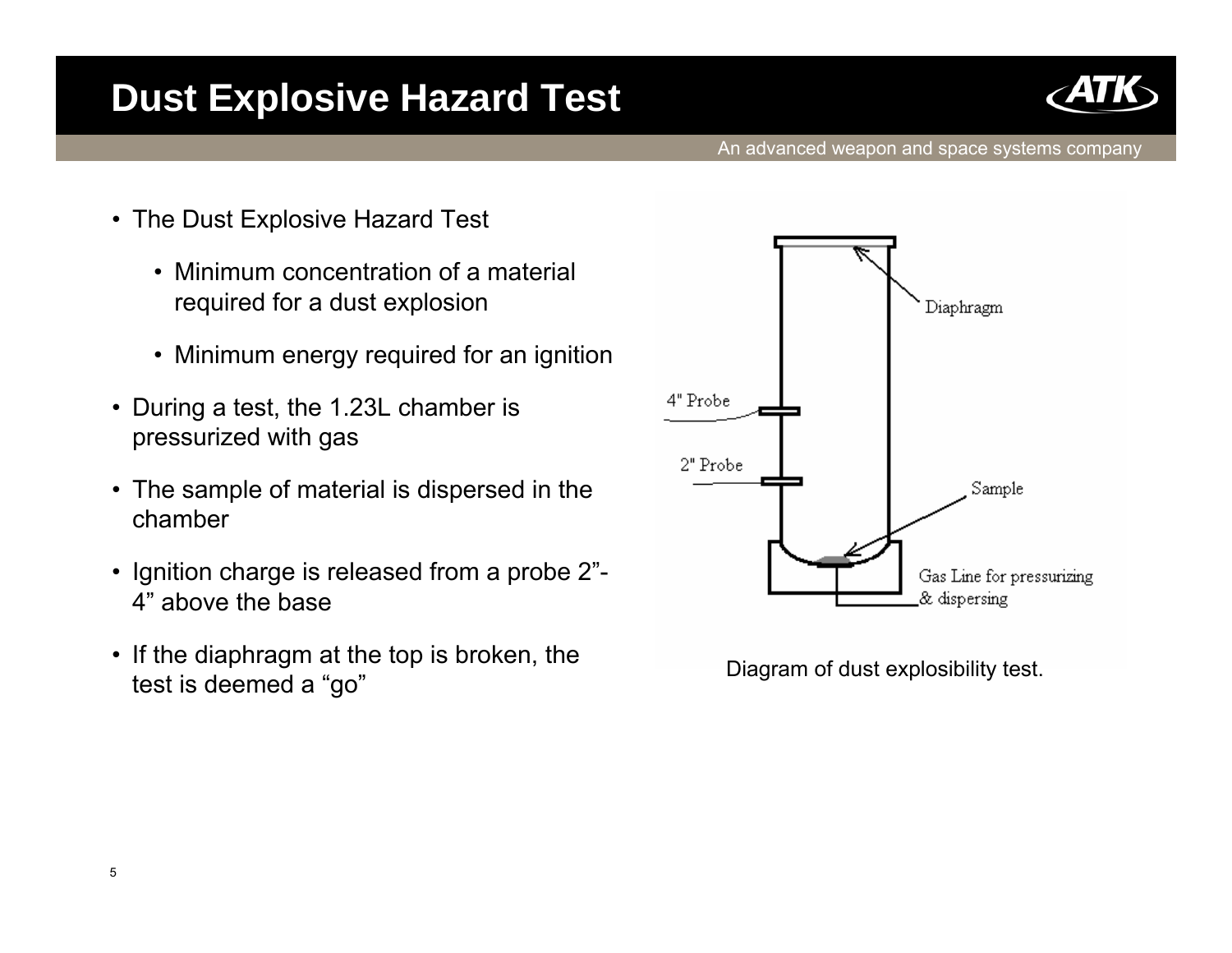

#### **Dust Explosibility**

An advanced weapon and space systems company

- • Tests were conducted with 80nm Aluminum from NovaCentrix
- • Tests were performed in air, 1%, 4% and 8%  $\mathrm{O}_2$  in Ar
- • No explosion was observed in the 1%, 4% or 8% O<sub>2</sub> in Ar
- • Only a small concentration and small amount of energy is needed for an explosion in air
- • The concentration of air in argon may be as high as 40%, without having a dust explosibility hazard (~40% air corresponds to 8% oxygen).

|              |                |                 | <b>Max Concentration</b> | amperage of |
|--------------|----------------|-----------------|--------------------------|-------------|
| <b>Media</b> | Ign. Position  | <b>Pressure</b> | w/ no Reaction           | ignition    |
|              | in from bottom | psi             | g/L                      |             |
| air          |                | 10              | 0.146                    | 23.5        |
| air          | 2              | 6               | 0.098                    | 23.5        |
| 1% O2 in Ar  |                | 10              | > 976                    | 23.5        |
| 1% O2 in Ar  | $\mathcal{P}$  | 6               | > 976                    | 23.5        |
| 4% O2 in Ar  |                | 10              | 5.976                    | 23.5        |
| 4% O2 in Ar  | 2              | 6               | 5.976                    | 23.5        |
| 8% O2 in Ar  |                | 10              | 5.976                    | 23.5        |
| 8% O2 in Ar  | っ              | 6               | > 976                    | 23.5        |

The highest concentration of aluminum powder that will *not* explode when ignited by 23.5 Amps.

|              |                    |     |                                 | Energy req'd |
|--------------|--------------------|-----|---------------------------------|--------------|
| <b>Media</b> | Ign. Position      |     | <b>Pressure   Concentration</b> | for ignition |
|              | inches from bottom | psi | g/L                             |              |
| air          |                    |     | 0.854                           | 0.065        |
| 1% O2 in Ar  |                    | 10. | 0.976                           | >9.56        |
| 4% O2 in Ar  |                    | 10  | 0.976                           | >9.57        |
| 8% O2 in Ar  |                    |     | 0.976                           | >9.57        |

The minimum energy required to cause an explosion of the nanoaluminum dust cloud.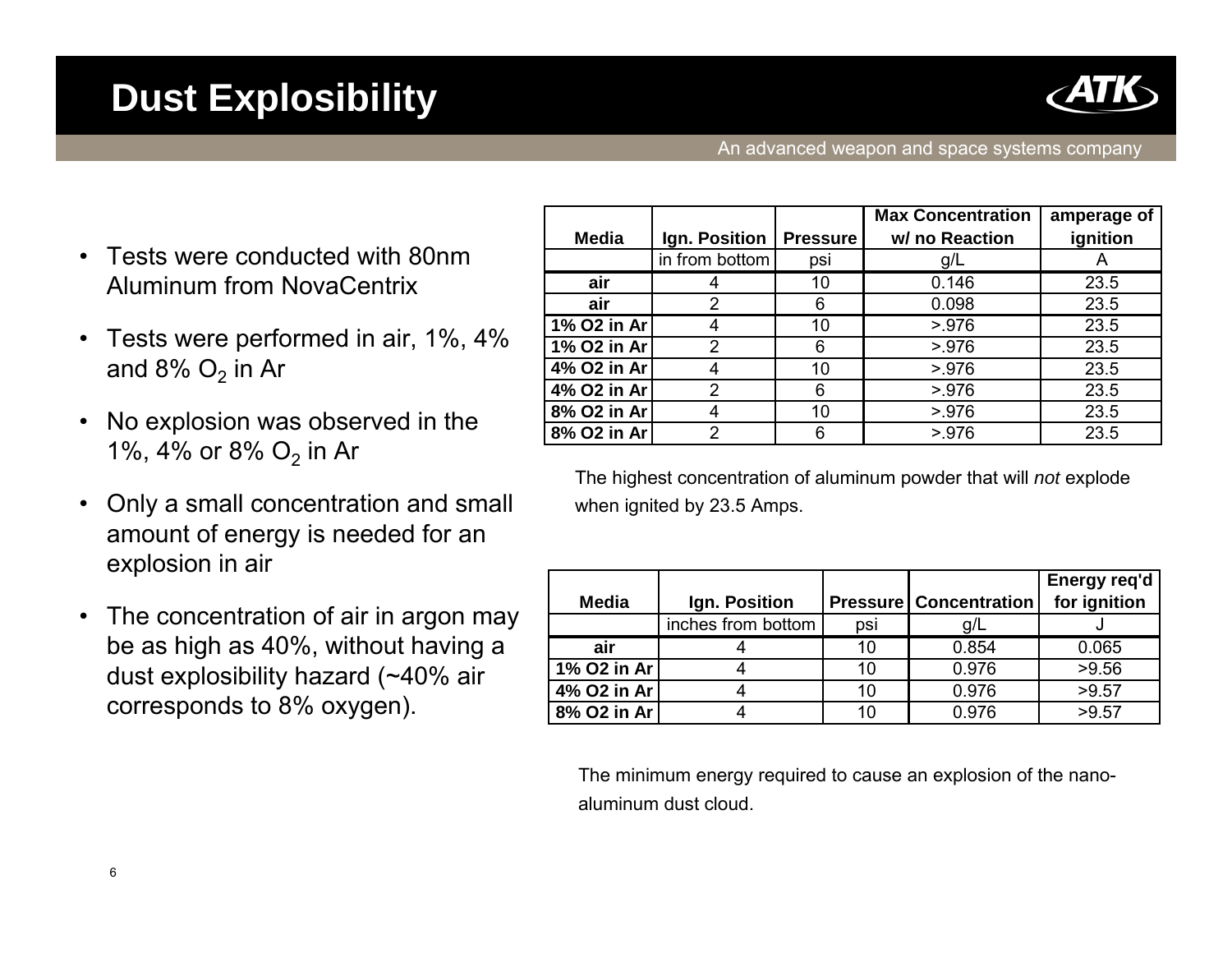

- Pyrophorocity is the likelihood of the material to undergo spontaneous combustion
- In micron-sized or larger aluminum powders pyrophorocity is minimal
- Two reactions can lead to spontaneous combustion of aluminum:

2Al + 3H $_2$ O  $\rightarrow$  Al $_2$ O $_3$  + 3H $_2$  + heat

4Al + 3O $_2$   $\rightarrow$  2Al $_2$ O $_3$  + heat

- The lower surface area of larger micron-sized aluminum restricts the reaction rate
	- Heat (and H<sub>2</sub>) is able to dissipate quickly
- Nano-aluminum potentially has a high enough surface area that heat could build faster than it can dissipate
- A simple test was designed on a worst-case-scenario to try to force a spontaneous combustion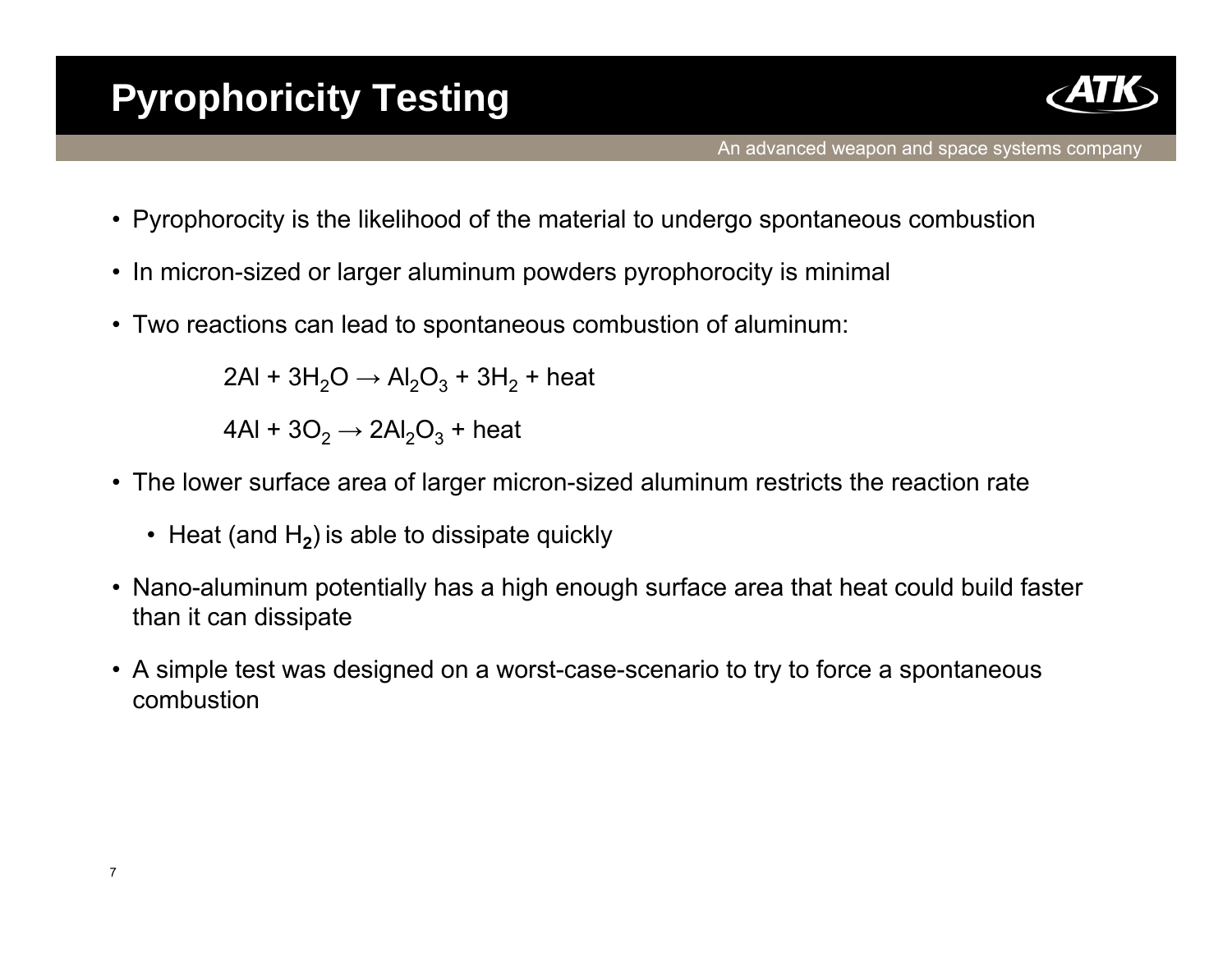## **Pyrophorocity**



- The test oven is an insulated 5-gal bucket wrapped with heat trace cable
- The cable was controlled to keep the temperature in the bucket at 37.8°C
- 2 liters of 80:20 glycerol:water solution was placed at the base of the bucket
	- $\bullet$ Maintains 48% relative humidity
- 210g of 80nm aluminum was placed in a PPE bucket over the glycerol: water solution
- The aluminum was approximately 15cm in diameter and 6.5cm deep
- Temperature was measured at four areas



Figure 4: Diagram of test configuration for pyrophorocity testing.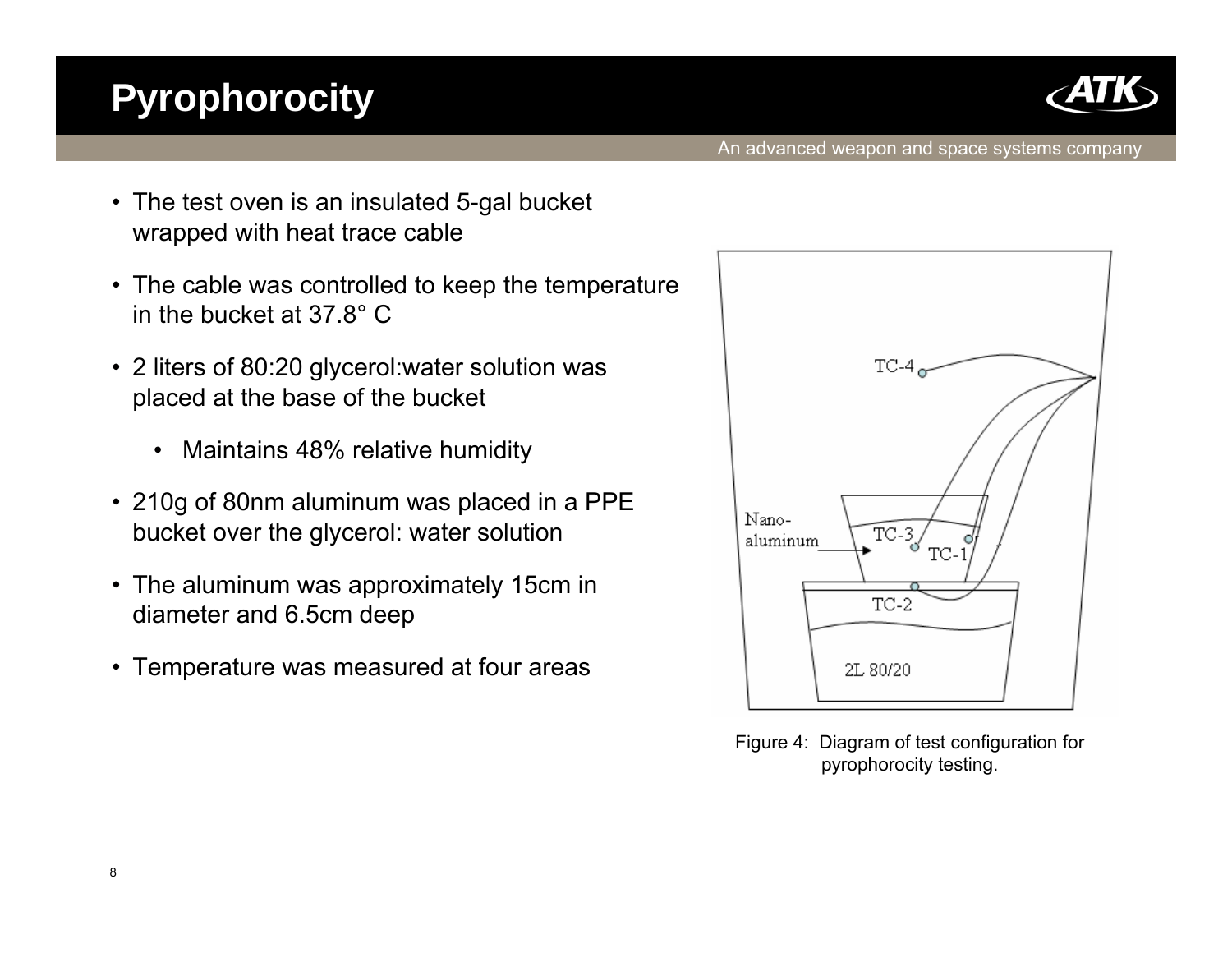

#### An advanced weapon and space systems company

- •Data was collected for 48hrs
- •Slight exotherm (5° C)
- • The temperature of aluminum tapers off, indicating that heat dispersing
- • It is suspected that a weather event caused the fluctuation at 24 hrs
- • Test was repeated with >300 sample and > 50° C exotherm was recorded
	- $\bullet$ No self-ignition



Temperature gage results from pyrophoricity test.